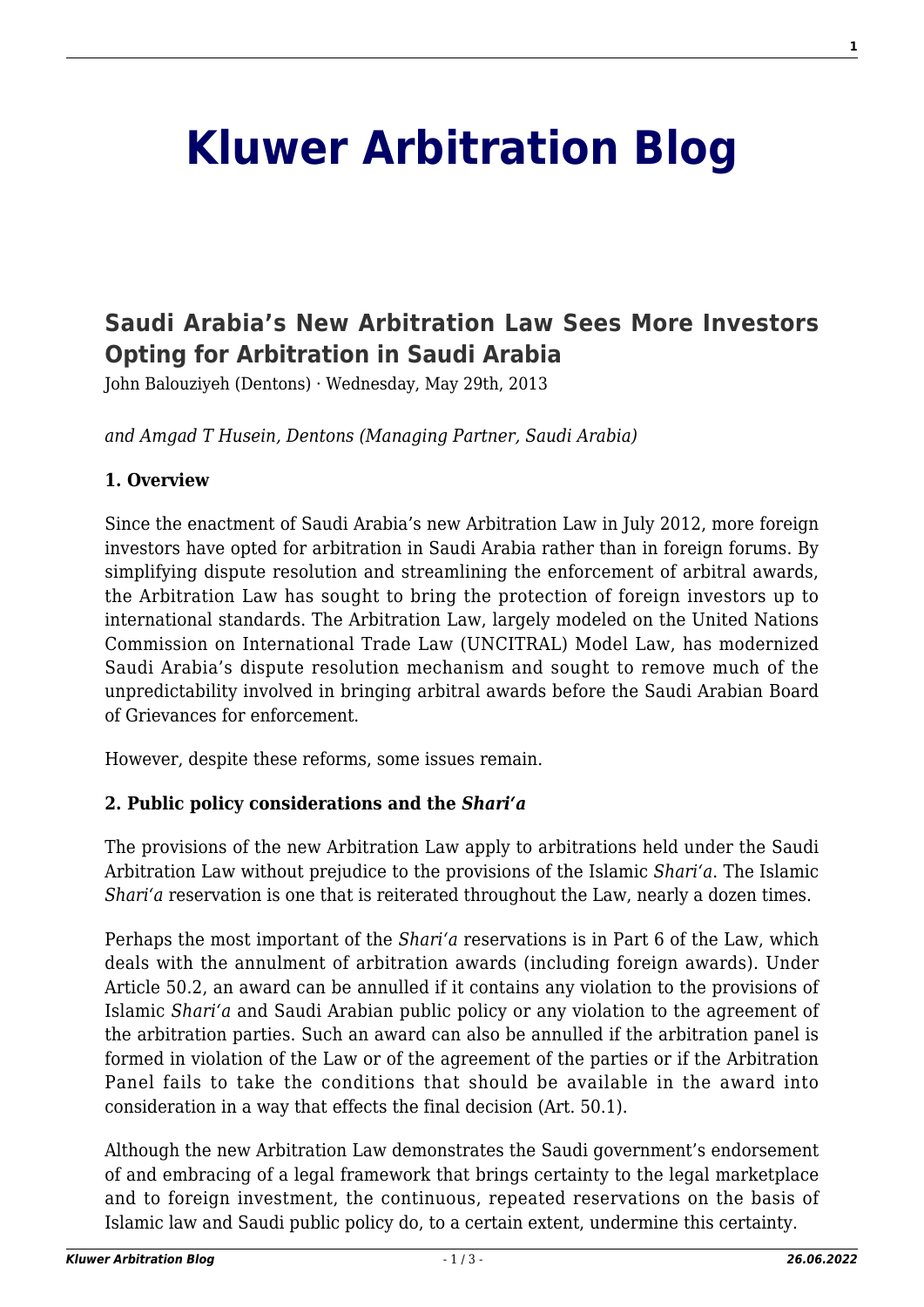Interpreting and predicting how a Saudi judge or arbitrator will apply the *Shari'a* remains difficult and somewhat evasive. Whereas some *Shari'a* principles are wellestablished principles rooted in tradition, others are subject to a judge's individual view or considerations as to fair application under equity.

One thing that remains clear is that a Saudi judge could still refuse to apply a contract or a foreign arbitral award on the basis of Saudi Arabian public policy and *Shari'a* considerations, as under the old Arbitration Law.

## **3. Saudi arbitration court in the United Kingdom?**

Reports were released in late 2012 that the Saudi government, in order to further promote foreign investment in Saudi Arabia, is mulling plans to establish jointly with the British government an arbitration court in the United Kingdom to resolve disputes arising out of Saudi Arabia (see, e.g., Caroline Binham and Helen Warrell, "Saudis Seek to Establish Arbitration Court in the UK" (*Financial Times*, 31 Oct. 2012)). The *raison d'être* of such a court would be to counter investor concerns about the Saudi legal system and the time and difficulty involved in obtaining and enforcing judgments in Saudi Arabia.

If a new arbitral process will allow parties to easily and efficiently enforce foreign awards in Saudi Arabia, this would be its main strength and benefit, given the current difficulty inherent to enforcement and the onerous requirements established in the Grievances Board Law. However, nothing in the plans to set up a UK-based arbitration court would resolve the principal concern of foreign investors in Saudi Arabia: the difficulty inherent to enforcement of foreign arbitral awards in Saudi Arabia. Therefore, although arbitration in the United Kingdom may conceptually be appealing to non-Saudi investors, it remains more important for any proposed dispute resolution mechanism to allow foreign arbitration awards to be enforced in a more regular and standardized fashion. This would go a long way in encouraging further large-scale foreign investment in the Kingdom.

### **4. Risk mitigation**

Given the current legal framework and options open to foreign investors, the best plan of action for risk mitigation remains agreeing to apply Saudi law in arbitration proceedings and then ensuring that an arbitration panel is comprised exclusively of legal experts with extensive training in the *Shari'a* and Saudi law. Such experts should bring broad experience in identifying any issues that could potentially impede the certification of an award based on Saudi public policy considerations. Unless a foreign investor can enforce an arbitral award against property held outside of Saudi Arabia, such a duly-constituted panel remains the best measure that foreign investors have in ensuring no elements that may impede enforcement in Saudi Arabia make their way into the final arbitral award.

*John Balouziyeh and Amgad Husein are corporate attorneys in Saudi Arabia and coauthors of the Legal Guide to Doing Business in Saudi Arabia (forthcoming)*.